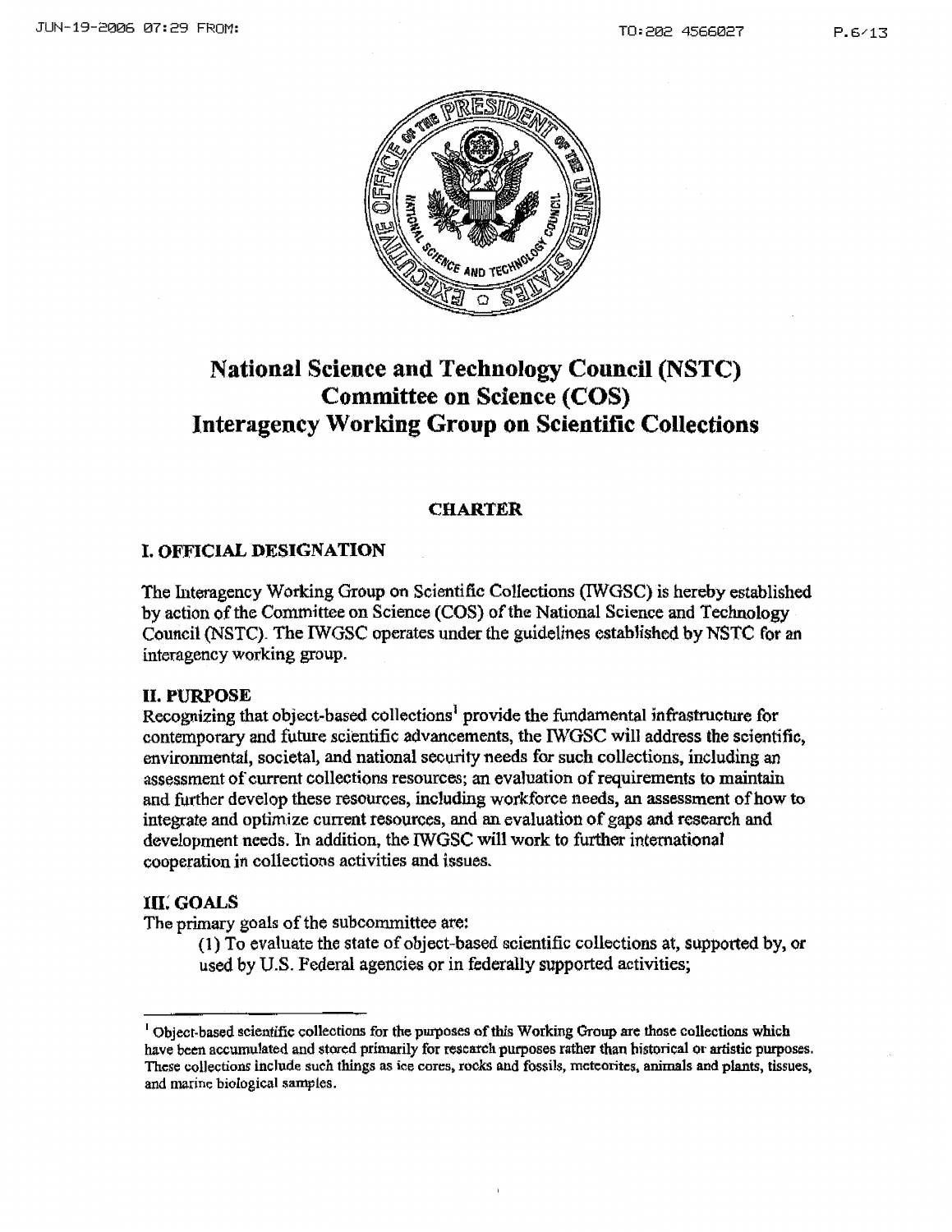(2) Foster the coordination of collections activities across the Federal agencies; and

(3) Increase government and public awareness ofthe importance and uses of collections.

#### **IV. FUNCTIONS**

The IWGSC will conduct an initial survey of the scope and breadth of collections of interest to the working group.<sup>2</sup> In carrying out its functions, it might also:

Survey and Research

- Identify the resources and requirements for long-term stewardship of these collections, both within the government and with external stakeholders, including continued review and assessment of existing and emerging societal benefits, infrastructure and capacity building, and international cooperation.
- Identify research and development needs for ensuring long-term stewardship of scientific collections.
- Develop and periodically assess the state-of-the-art in collections management, storage, utilization, and digitization practices and procedures.
- $\bullet$  Develop periodic assessments of the state of U.S. scientific collections, as well as periodic reports to the Committee on Science on progress and recommendations.

Planning

- Establish processes for planning, developing. and managing integrated crossagency collections activities that include;
	- o Identification of existing and needed collections resources, the requirements for stewardship, and related research and development;
	- o Prioritization ofcollections investments to include agency roles, assessment of scientific and societal impact,
	- o Review and develop mechanisms and metrics to validate quality, relevance, and performance of collections investments,
	- o Standards and practices for collections information systems and their interoperability for management and scientific purposes.
- Develop a coordinated strategic plan to identify. maintain and use Federal and Federally supported collections and to further collections research.

Outreach and Workforce

- Identify education/workforce requirements for ensuring appropriate long-term stewardship of scientific collections.
- Establish a process for outreach to, and interaction with, regional, state, and local entities.

<sup>&</sup>lt;sup>2</sup> Of the larger domain of scientific collections, this IWG will focus on object-based collections, including the data and information associated with those collections. Part of the scoping exercise will be to better frame the universe for this !WG, without prejudice to other collections that are not included, be they databases or of primnrily cultural interests.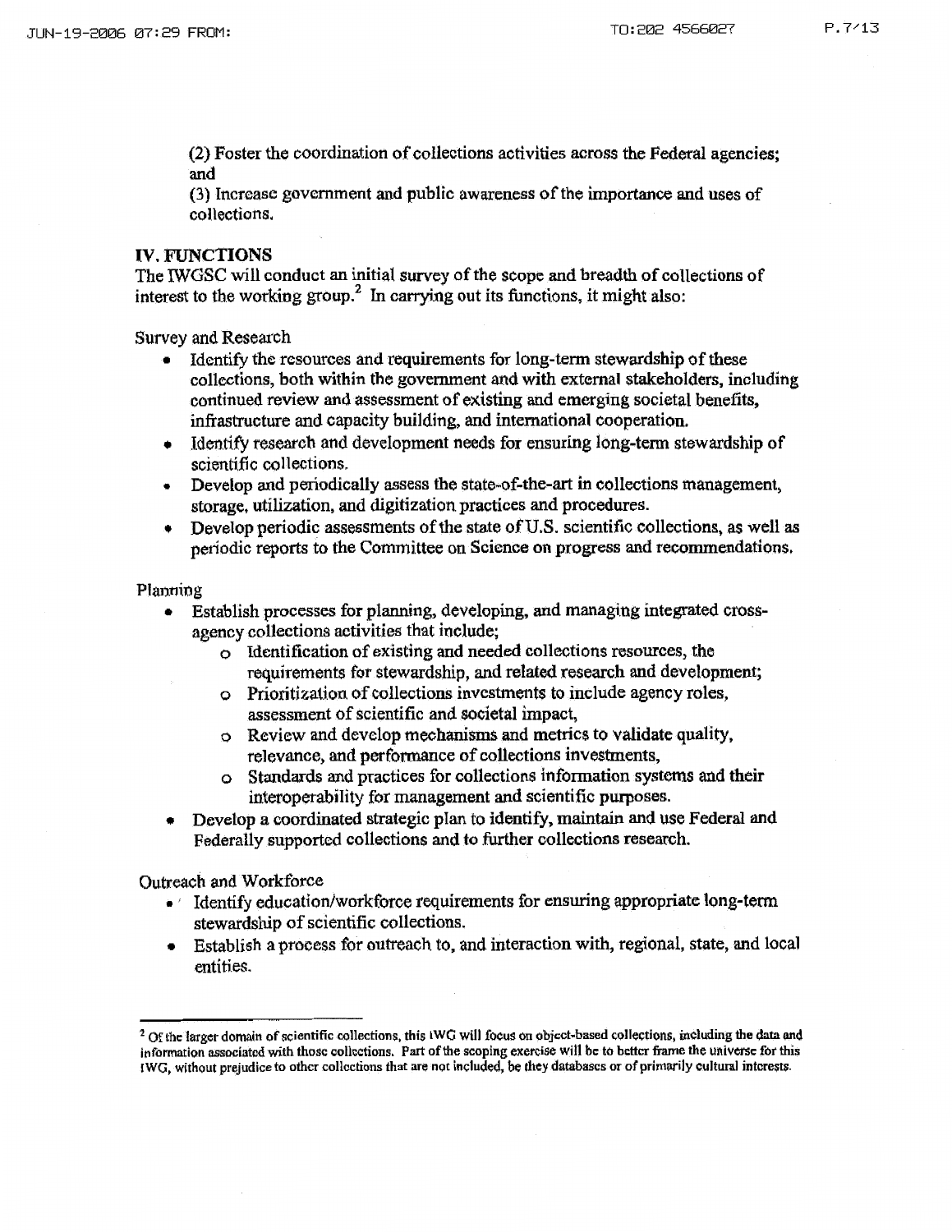- Identify public and private (including commercial) collections networks and international systems that can be utilized in achieving a sustainable collections enterprise.
- Establish a process for outreach to and interaction with external stakeholders, consistent with the Federal Advisory Committee Act.

The IWGSC will also formulate draft U.S. positions and coordinate participation in international collections activities as appropriate.

The Working Group may seek advice from the President's Committee of Advisors on Science and Technology (PCAST) and will recommend to the Director of OSTP or the Committee Co-Chairs the nature of additional private advice needed to accomplish its mission. The Working Group may interact with and received ad hoc advice from various private~sector groups and individuals as consistent with the Federal Advisory Committee Act(FACA).

#### **V. CHAIRS AND MEMBERSHIP**

IWGSC Co-Chairs are senior government officials. The current Co-Chairs are U.S. Department of Agriculture's Agricultural Research Service and the Smithsonian Institution. IWGSC membership consists ofrepresentatives from COS and other NSTC member agencies and from other Federal government entities, as appropriate.

#### Membership

The following departments and agencies are represented on the IWGSC:

Department of Agriculture (Co-Chair) Smithsonian Institution (Co-Chair) Department of Commerce Department of Energy Department of Health and Human Services Department of the Interior Department of Transportation Department of Veterans Affairs National Aeronautics and Space Administration National Institutes of Health National Science Foundation

The following organizations in the Executive Office ofthe President shall also be represented on the IWGSC:

Office of Science and Technology Policy Office of Management and Budget